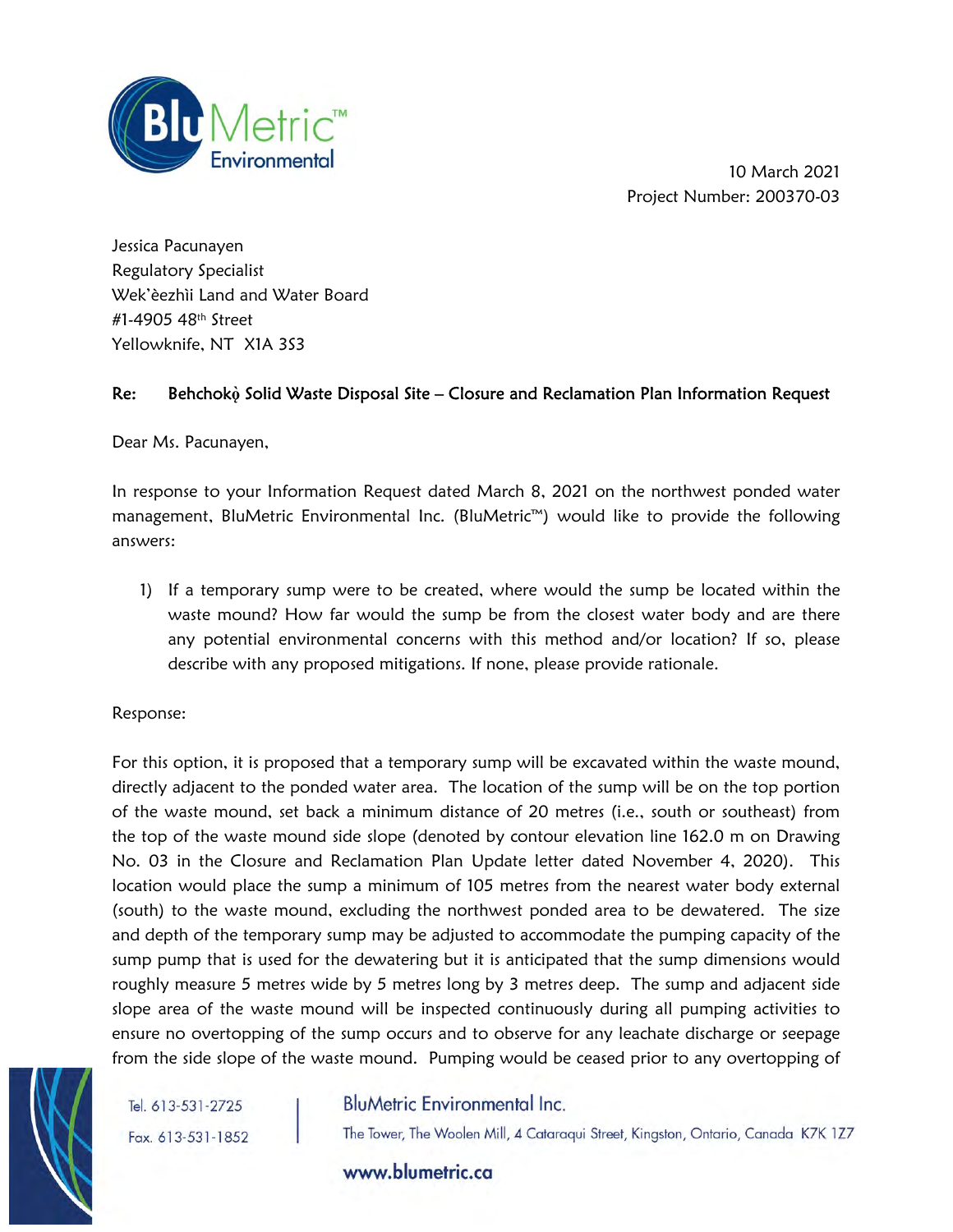the sump or upon any observation of leachate seepage/breakout from the waste mound. The landfilled waste materials have a large capacity for water absorption as it is expected that the existing waste is well below its field capacity or saturation moisture level. As such, any waters discharged from the ponded area adjacent to the northwest corner of the waste mound into an internal temporary sump would be expected to seep into the waste materials and naturally attenuate within the subsurface regime, consistent with the existing conceptual model for leachate originating from this natural attenuation landfill site. Following dewatering activities, the temporary sump will be backfilled with the previously excavated waste materials and appropriately covered, in accordance with the final cover design described in the Closure and Reclamation Plan.

2) Are there any other closure alternatives to manage the ponded water?

#### Response:

Question 3 below describes the alternative options of disposing of the ponded water. No other alternative options are feasible within the water licence.

3) Board staff note that the CGB's 2019 Updated Construction and Design Drawing Report3 recommended that the NW ponded water could also be pumped into "the northern sewage lagoon." Would the lagoon still be considered as a contingency option? If so, please elaborate on how this option complies with the Water Licence and how the water quality results from the ponded water compare to the EQC for the sewage lagoon in the Licence (Part D, Conditions 2 and 3 of the Licence).

#### Response:

The contingency option is to transport the ponded water into the Rae Sewage Lagoon (Cell 1), adjacent to the north of the solid waste facility. No criteria for the acceptance of waste water at the sewage disposal facility is specified in the water licence as Part D, Conditions 2 (Rae) of the Licence are applicable to the effluent from the lagoon only. Before commencing the closure work at the former solid waste facility, BluMetric will be sampling the ponded water and if this secondary option is required, the additional parameters required for the effluent criteria (Part D, Conditions 2) would be analyzed to evaluate the water quality against the effluent criteria.

4) How much water needs to be pumped from the ponded area? Does this information influence what management option is recommended/contingency options are available? If so, please describe how. If not, please provide rationale.